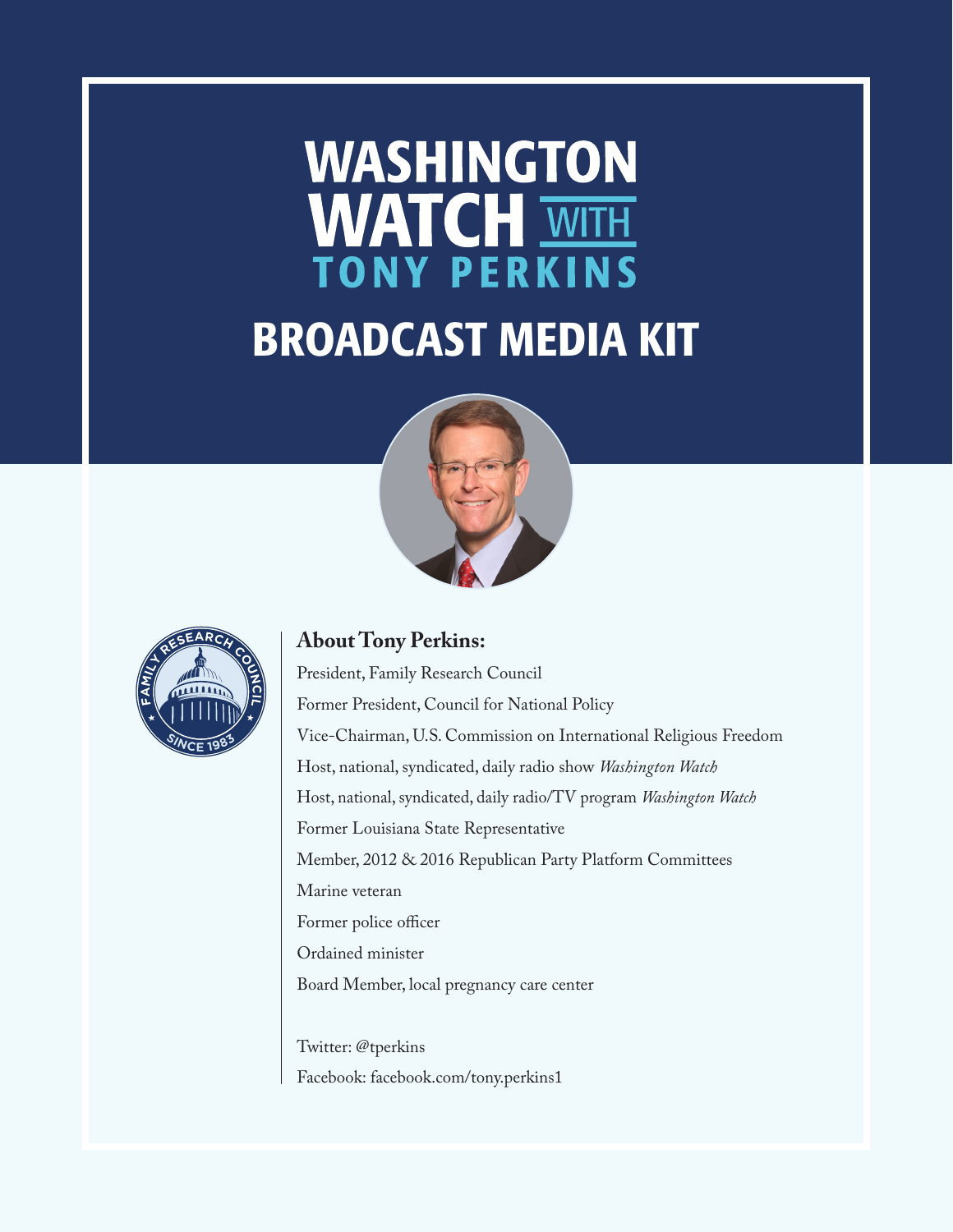## TOPICS OF EXPERTISE

**Tony Perkins** is a

distinguished and highly sought-after conservative voice who regularly appears on national news programs and talk shows. As president of Family Research Council and a former elected official with a background in law enforcement, Perkins has long been described as an effective communicator and legislative pioneer able to provide a unique perspective on a variety of issues. Using biblical principles and his own personal experiences, Perkins can serve as an authoritative resource on and speak to such topics as listed here.



#### GOVERNMENT PROCEEDINGS

As a former Louisiana state representative, Perkins is well versed on political matters. During his time in the legislature, Perkins authored numerous policy initiatives, including one of the nation's first comprehensive abortion clinic regulations and genetic non-discrimination acts. Perkins has also had an integral role in campaigns that encourage values voters to vote according to their beliefs, and he is active in the election process.

#### PRO-LIFE MOVEMENT AND FAMILY VALUES

For many years Perkins was considered the leading pro-life voice in the Louisiana Legislature where he frequently advocated for family values. He also addressed the destabilizing effects of no-fault divorce on marriage and family. In 1997, he drafted the nation's first Covenant Marriage Law. Perkins can discuss the impact and goals of the pro-life movement and the importance of strengthening marriage as it was designed by God.

#### MILITARY, LAW ENFORCEMENT MATTERS

With knowledge and experience as a veteran of the United States Marine Corps and a former police officer, Perkins is able to provide a different take on the public policy process and matters of public discourse. Additionally, he oversaw the anti-terrorism training of hundreds of international police officers as a contractor for the U.S. Department of State.

#### RELIGIOUS FREEDOM

In addition to serving as president of Family Research Council where religious freedom is a top tier issue, Perkins is a Commissioner at the United States Commission on International Religious Freedom. Perkins has played an important part in advancing religious freedom at home and abroad. Most recently, Perkins was involved in securing the release of Pastor Andrew Brunson who was held captive in Turkey for two years.

#### GLOBAL EVANGELISM, MISSIONARY WORK AND MINISTRY

Perkins is active in several Christian ministries and frequently speaks at churches across the nation. Additionally, Perkins is an ordained minister, and board member of a pregnancy care center. Perkins has built a major network of tens of thousands of pastors and churches, encouraging them to enlarge their impact on the nation. As such, he is able to be a resource on evangelical issues and ministry matters that take place around the world and provide a Christian perspective on national news headlines.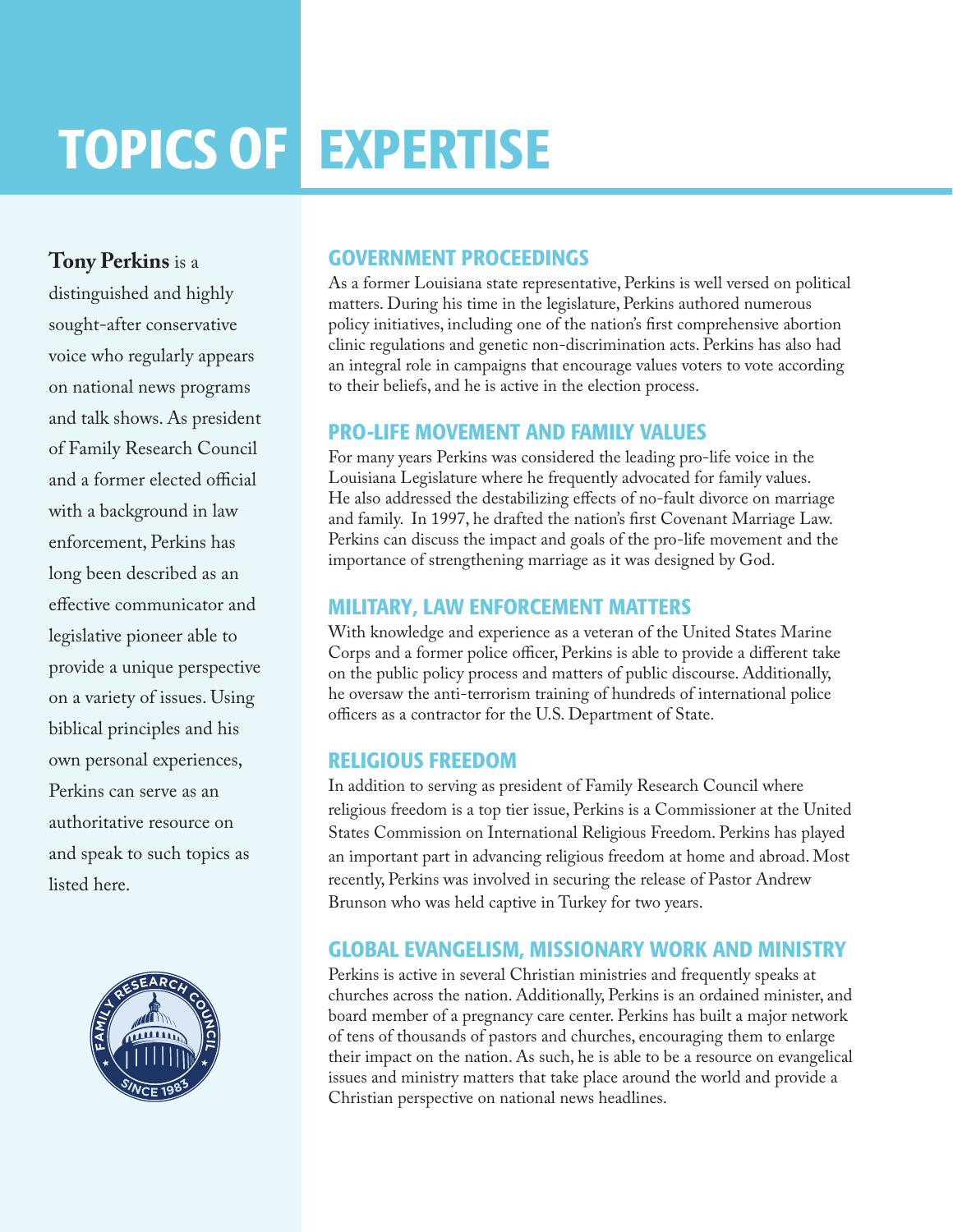## ABOUT THE PROGRAM

### LIVE SHOW MON—FRI 5PM—6PM ET

Weekend highlights broadcast show available

To learn more about carrying Washington Watch with Tony Perkins, please contact:

 $\frac{1}{2}$  ,  $\frac{1}{2}$  ,  $\frac{1}{2}$  ,  $\frac{1}{2}$  ,  $\frac{1}{2}$  ,  $\frac{1}{2}$  ,  $\frac{1}{2}$  ,  $\frac{1}{2}$  ,  $\frac{1}{2}$  ,  $\frac{1}{2}$  ,  $\frac{1}{2}$  ,  $\frac{1}{2}$  ,  $\frac{1}{2}$  ,  $\frac{1}{2}$  ,  $\frac{1}{2}$  ,  $\frac{1}{2}$  ,  $\frac{1}{2}$  ,  $\frac{1}{2}$  ,  $\frac{1$ 

**[Chris Curry](http://frc.org/get.cfm?c=RADIO_INQUIRE)** Director of Broadcast Relations

#### SHOW FORMAT

**Washington Watch with Tony Perkins** broadcasts live at 5 p.m. EST, weekdays, and is re-aired later by many stations across the country. Frequent guests include political leaders and statesmen from across the country, along with newsmakers, ministry leaders, and everyday citizens. In addition to discussing topics of the day, experts join the program to explore how we can address and act on these issues according to a biblical perspective.

**Washington Watch Weekend Edition** features highlights from the prior week. Episodes are featured in our Archives and listed as the Saturday editions at tonyperkins.com/archive

**The Washington Watch Minute** is a 60-second commentary aired on weekdays, where Tony quickly covers news highlights for the day or unique stories of Christians standing for their Faith, Family, and Freedom.

#### LEARN MORE ABOUT TONY PERKINS [tonyperkins.com/tony](http://tonyperkins.com/tony)

PAST INTERVIEWS [tonyperkins.com/clips](http://youtube.com/user/TonyPerkinsChannel )

STATIONS CARRYING WASHINGTON WATCH [tonyperkins.com/stations](http://tonyperkins.com/stations)